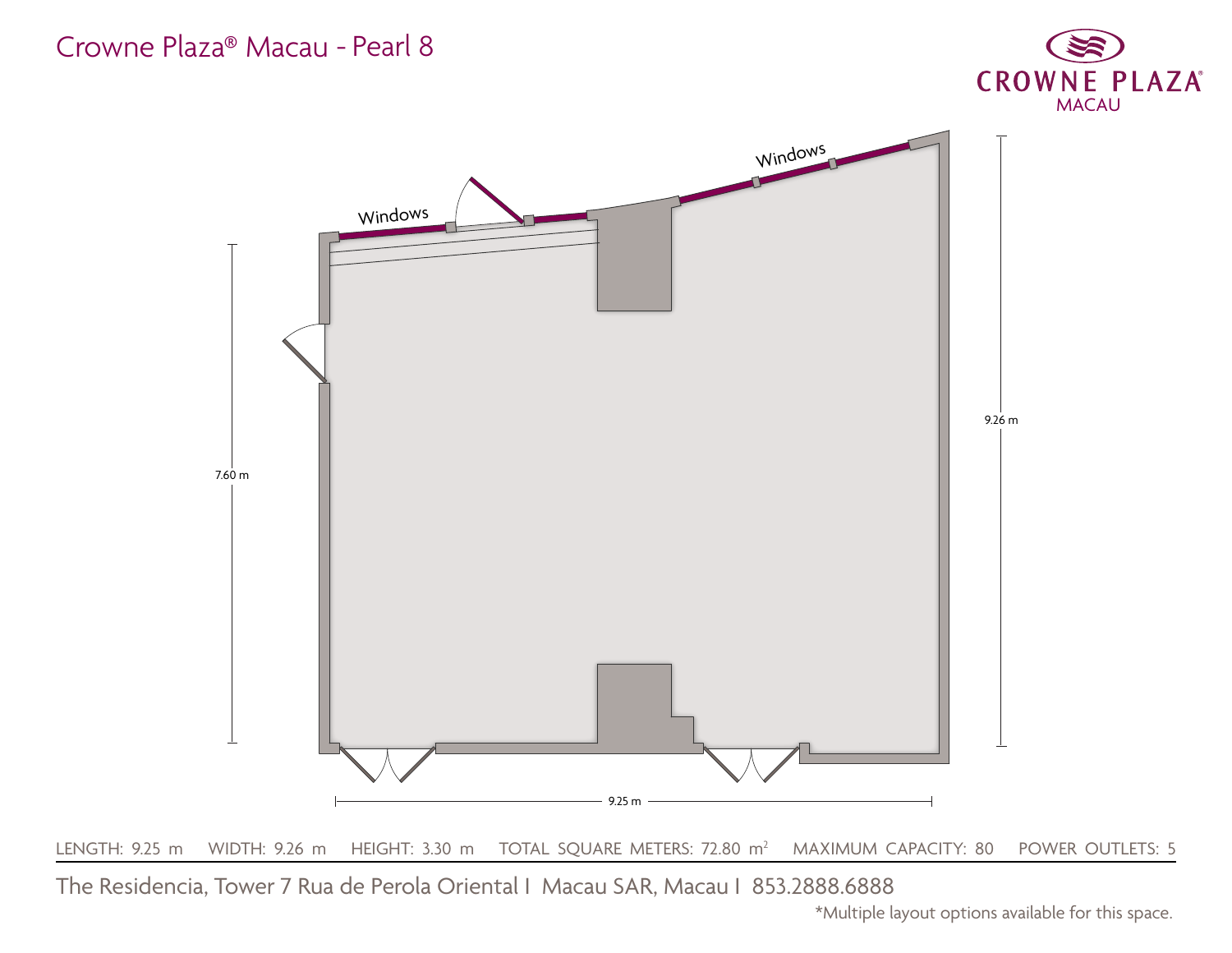



LENGTH: 46.26 m WIDTH: 21.53 m HEIGHT: 4.60 m TOTAL SQUARE METERS: 755.00 m<sup>2</sup> MAXIMUM CAPACITY: 800 POWER OUTLETS: 20

# Crowne Plaza® Macau - Pearl Palace Ballroom

The Residencia, Tower 7 Rua de Perola Oriental I Macau SAR, Macau I 853.2888.6888 \*Multiple layout options available for this space.